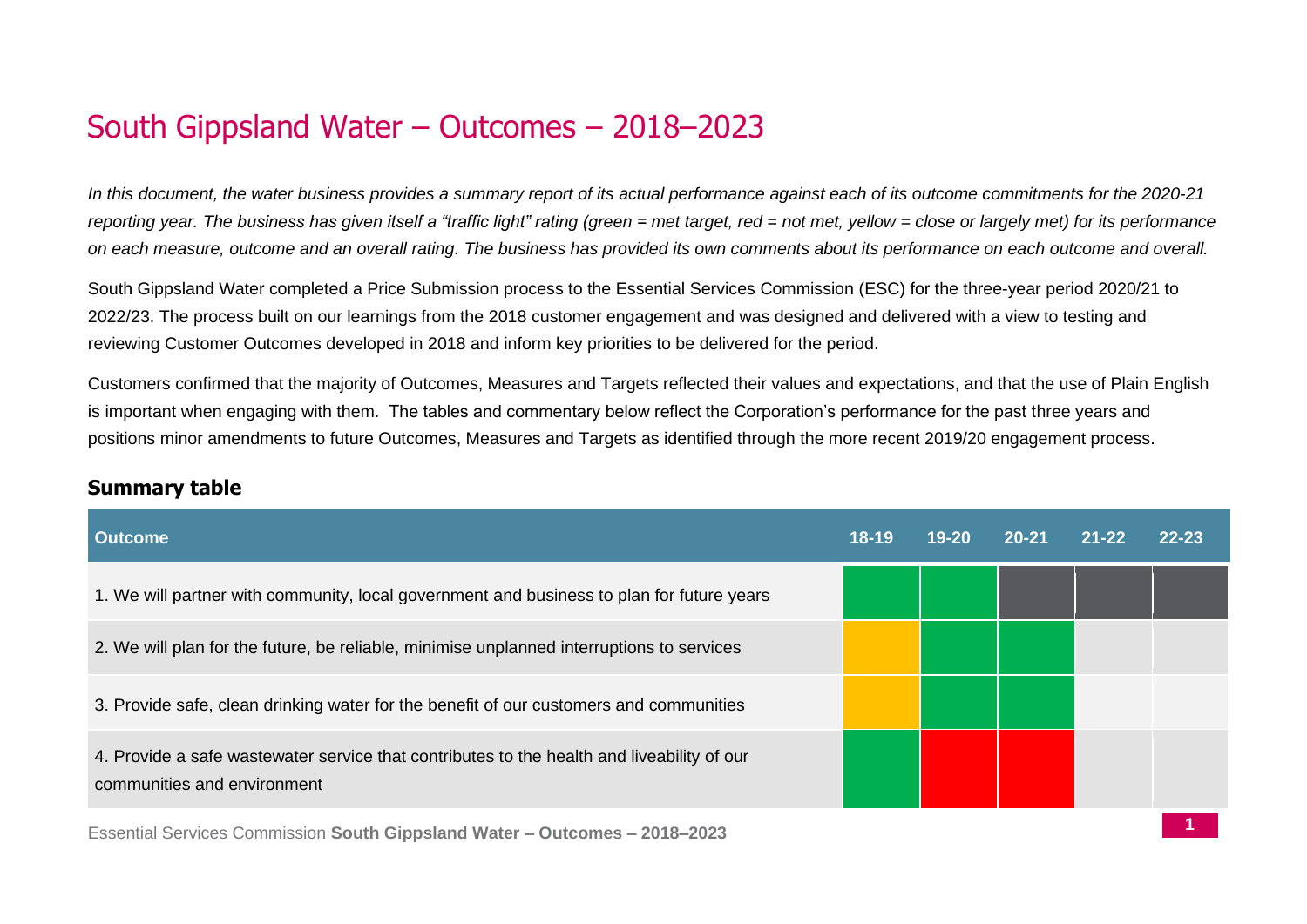| 5. Be environmentally responsible, sustainable and adapt to a future impacted by climate<br>variability                      |  |  |  |
|------------------------------------------------------------------------------------------------------------------------------|--|--|--|
| 6. Treat all customers, community with honesty, respect and strive to balance affordability, value<br>for money and fairness |  |  |  |
| Overall                                                                                                                      |  |  |  |

#### **Business comments**

South Gippsland Water has achieved the majority of measures associated with our six Customer Outcomes. Improvements to the 2019/20 results have been achieved in reliability of services and results maintained in provision of safe, clean drinking water, and customer satisfaction and assessment of value for money. Environmental outcomes were impacted by the timing of behind-the-meter solar installations being commissioned with benefits expected to be realised during the 2021/22 year.

Delivery of reliable services has been achieved in unprecedented times considering the impacts of Coronavirus (COVID-19).

South Gippsland Water has reported a non-compliance in the environmental outcome. A non-compliant discharge from the Korumburra Wastewater Treatment Plant occurred due to high strength industrial waste entering the plant in exceedance of trade waste agreements, and significantly compromising treatment processes for a period of time ahead of the plant being fully shut down. The Corporation did, and continues to, work closely with the EPA in response to this incident.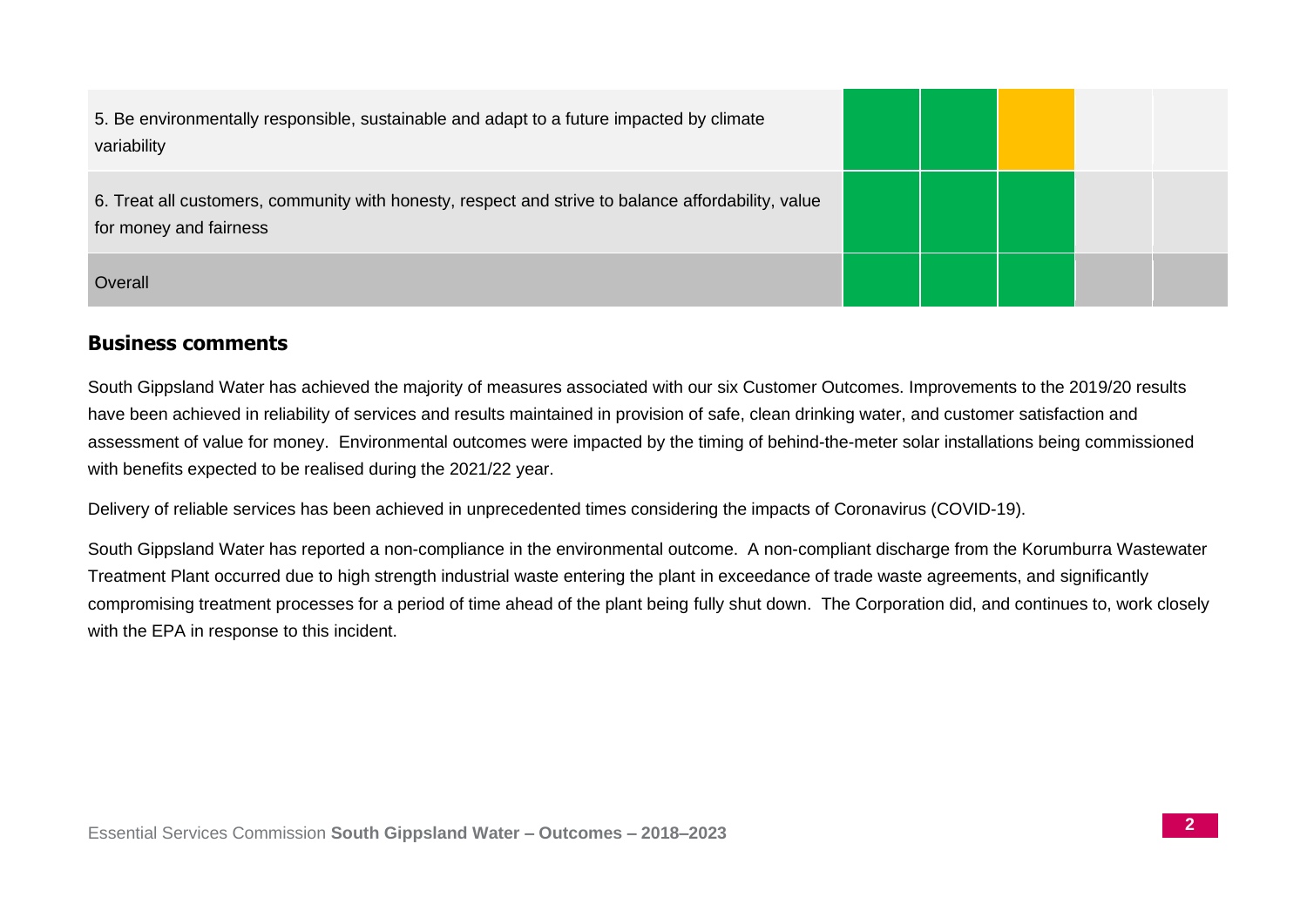## **Outcome 1: We will partner with community, local government and business to plan for future years**

|   | <b>Output</b>                                                                                                                               | <b>Unit</b> |               | $16 - 17$   | $17 - 18$   | $18-19$        | $19 - 20$      | 20-21 | $21 - 22$ | $22 - 23$ |
|---|---------------------------------------------------------------------------------------------------------------------------------------------|-------------|---------------|-------------|-------------|----------------|----------------|-------|-----------|-----------|
| a | A long-term water security strategy is in place,                                                                                            | Met/not met | Target        | Met         | Met         | Met            | Met            |       |           |           |
|   | developed in consultation with key stakeholders -<br>review by June each year.                                                              |             | <b>Actual</b> | <b>Met</b>  | <b>Met</b>  | <b>Met</b>     | <b>Met</b>     |       |           |           |
| b | Water security outlooks for each of the South                                                                                               | Met/not met | Target        | Met         | Met         | Met            | Met            |       |           |           |
|   | Gippsland Water's water supply systems are<br>developed and communicated to customers in<br>November each year.                             |             | <b>Actual</b> | <b>Met</b>  | <b>Met</b>  | <b>Met</b>     | <b>Met</b>     |       |           |           |
| C | Water security improvement works commissioned for<br>Wonthaggi, Inverloch, Cape Paterson, Korumburra,<br>Poowong, Loch & Nyora by June 2019 | Met/not met | Target        | On track    | On track    | Met            | <b>NA</b>      |       |           |           |
|   |                                                                                                                                             |             | <b>Actual</b> | On<br>track | On<br>track | <b>Met</b>     | <b>NA</b>      |       |           |           |
| d | Occurrences of Stage 1 water restrictions in                                                                                                | Number      | Target        | <b>NA</b>   | <b>NA</b>   | $\mathbf{0}$   | $\overline{0}$ |       |           |           |
|   | Korumburra, Poowong, Loch and Nyora (Lance Creek<br>system) each year.                                                                      |             | <b>Actual</b> | <b>NA</b>   | <b>NA</b>   | $\overline{1}$ | <b>Met</b>     |       |           |           |

Overall Outcome 1 performance for the regulatory period: Not Applicable

## **Business comment**

During the 2019 Customer Engagement process conducted in developing the 2020 Price Submission, customers wished to simplify the Outcomes and the outputs associated. From 202/21 this Outcome has been removed other than Output b which is reflected in as an Output in Outcome 2.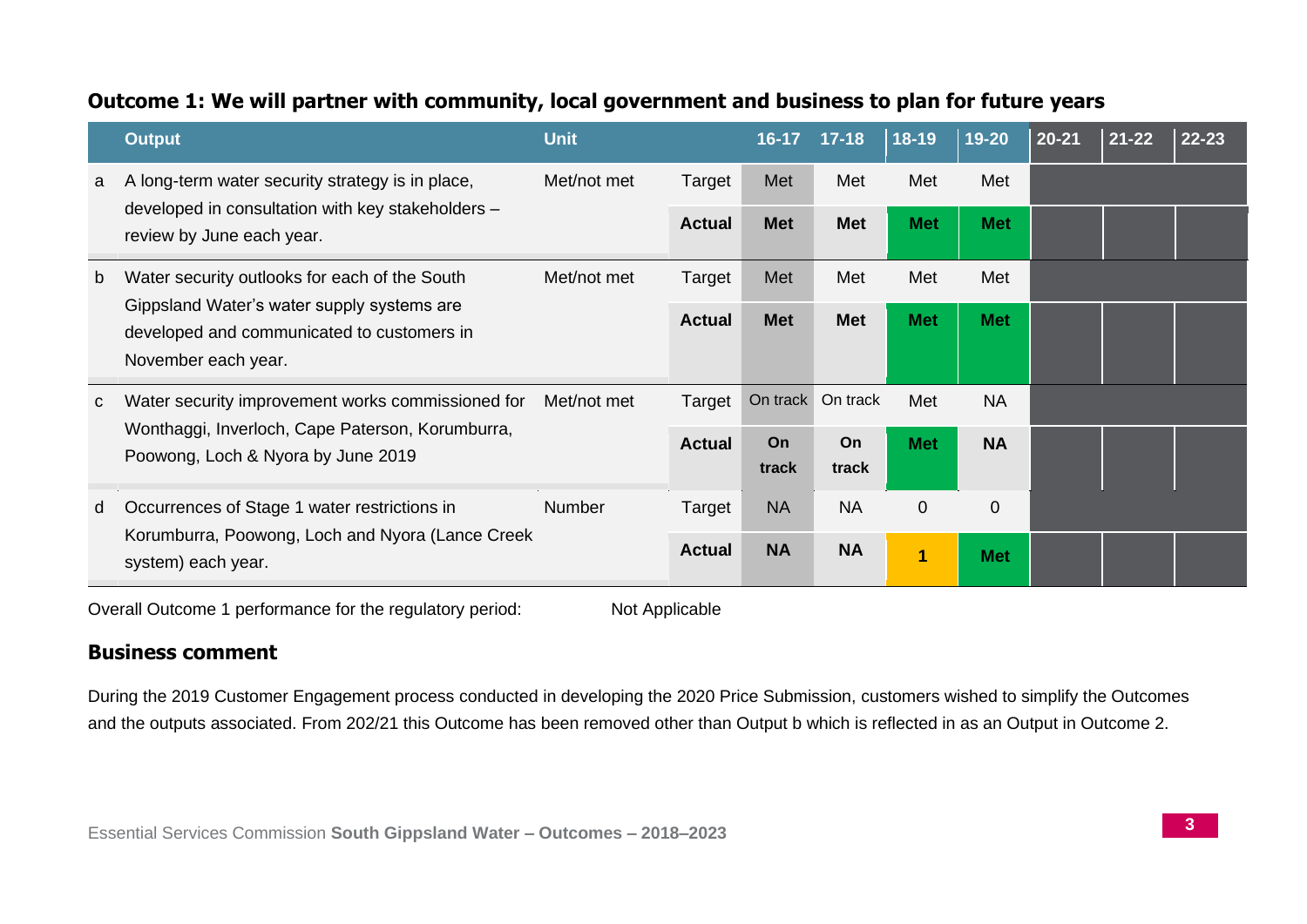## **Outcome 2: We will plan for the future, be reliable and minimise unplanned interruptions to services**

|              | <b>Output</b>                                                       | <b>Unit</b>    |                   | 16-17 | $17 - 18$   | 18-19          | $19 - 20$      | $ 20-21$   | $21 - 22$ | 22-23     |
|--------------|---------------------------------------------------------------------|----------------|-------------------|-------|-------------|----------------|----------------|------------|-----------|-----------|
| a            | Water security outlooks for the Corporation's water                 | Met/not met    | Target Met        |       | Met         | Met            | Met            | Met        | Met       | Met       |
|              | supply systems are developed and published in<br>November each year |                | <b>Actual Met</b> |       | <b>Met</b>  | <b>Met</b>     | <b>Met</b>     | <b>Met</b> |           |           |
| b            | Average response time to sewer spills and blockages                 | <b>Minutes</b> | Target <30        |       | $30$        | <30            | $30$           | $\leq 30$  | $\leq 30$ | $\leq 30$ |
|              |                                                                     |                | <b>Actual 21</b>  |       | 19          | 34.3           | 30             | 26         |           |           |
| $\mathbf{C}$ | Average response time to water bursts and leaks                     | <b>Minutes</b> | Target <30        |       | $30$        | <30            | <30            | $\leq 30$  | $\leq 30$ | $\leq 30$ |
|              | (Priority 1)                                                        |                | <b>Actual</b> 23  |       | 18          | 17             | 21             | 17         |           |           |
| d            | Average duration of unplanned water supply<br>interruptions         | <b>Minutes</b> | Target <100       |       | 100         | 100            | 100            | $≤110$     | $≤110$    | $≤110$    |
|              |                                                                     |                | <b>Actual 91</b>  |       | 96          | 129            | 90             | 81         |           |           |
| e            | Containment of sewer spills within 5 hours                          | Percentage     | Target            | 100%  | 100%        | 100%           | 100%           |            |           |           |
|              |                                                                     |                | Actual 100%       |       | 100%        | 100%           | 94%            |            |           |           |
|              | Unplanned water interruptions restored within 5 hours Percentage    |                | Target 99%        |       | 99%         | 99%            | 99%            |            |           |           |
|              |                                                                     |                | Actual 99%        |       | 98%         | 96%            | 99%            |            |           |           |
| g            | Number of complaints related to communication of                    | Number         | Target NA         |       | $\mathbf 0$ | $\overline{0}$ | $\overline{0}$ |            |           |           |
|              | planned works                                                       |                | Actual 0          |       | $\bf{0}$    | $\bf{0}$       | 1              |            |           |           |

Overall Outcome 2 performance for the regulatory period:



Essential Services Commission **South Gippsland Water – Outcomes – 2018–2023**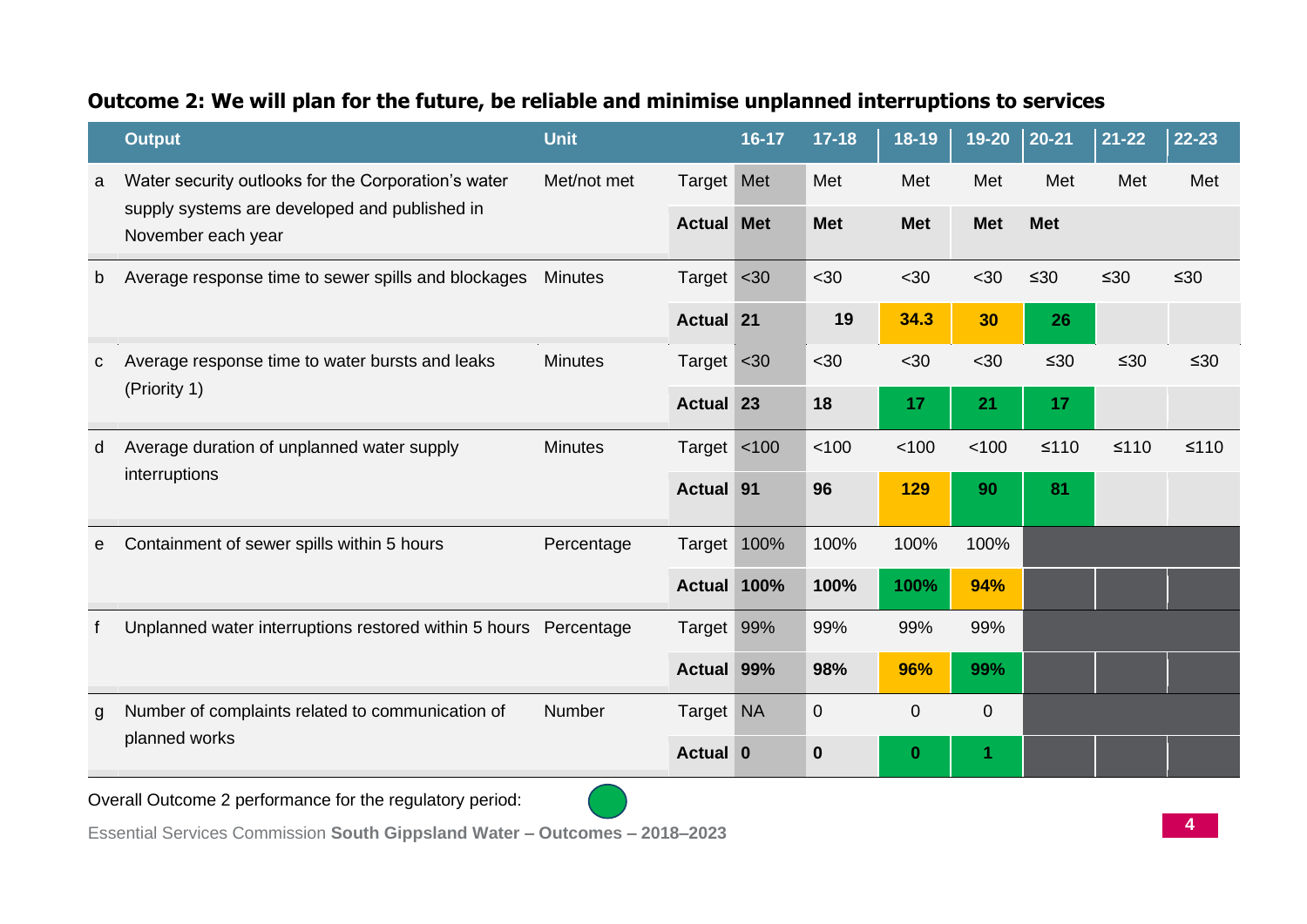## **Business comment**

Outcome achieved with solid improvement in each output. Reliability of services has continued to improve through improved practice in field staff closing work orders real time leading to an improved accuracy in times reported, a program of shut-down valve installation across the network enabling reduced customer impact per fault, as well as quicker restoration times, and a changed team structure that has delivered benefit to response times.

From 2020/21 onward, this Outcome reflects the inclusion of planning along with some minor changes to the Measures to capture customer sentiment to simplify the overall process and to reflect areas identified as most important to customers. Simplification includes removing measures eg.

Customers did not wish South Gippsland Water to rush work to restore unplanned water interruptions at the expense of completing the task properly. As such, the measure for completing unplanned water interruptions has been increased to 110 minutes.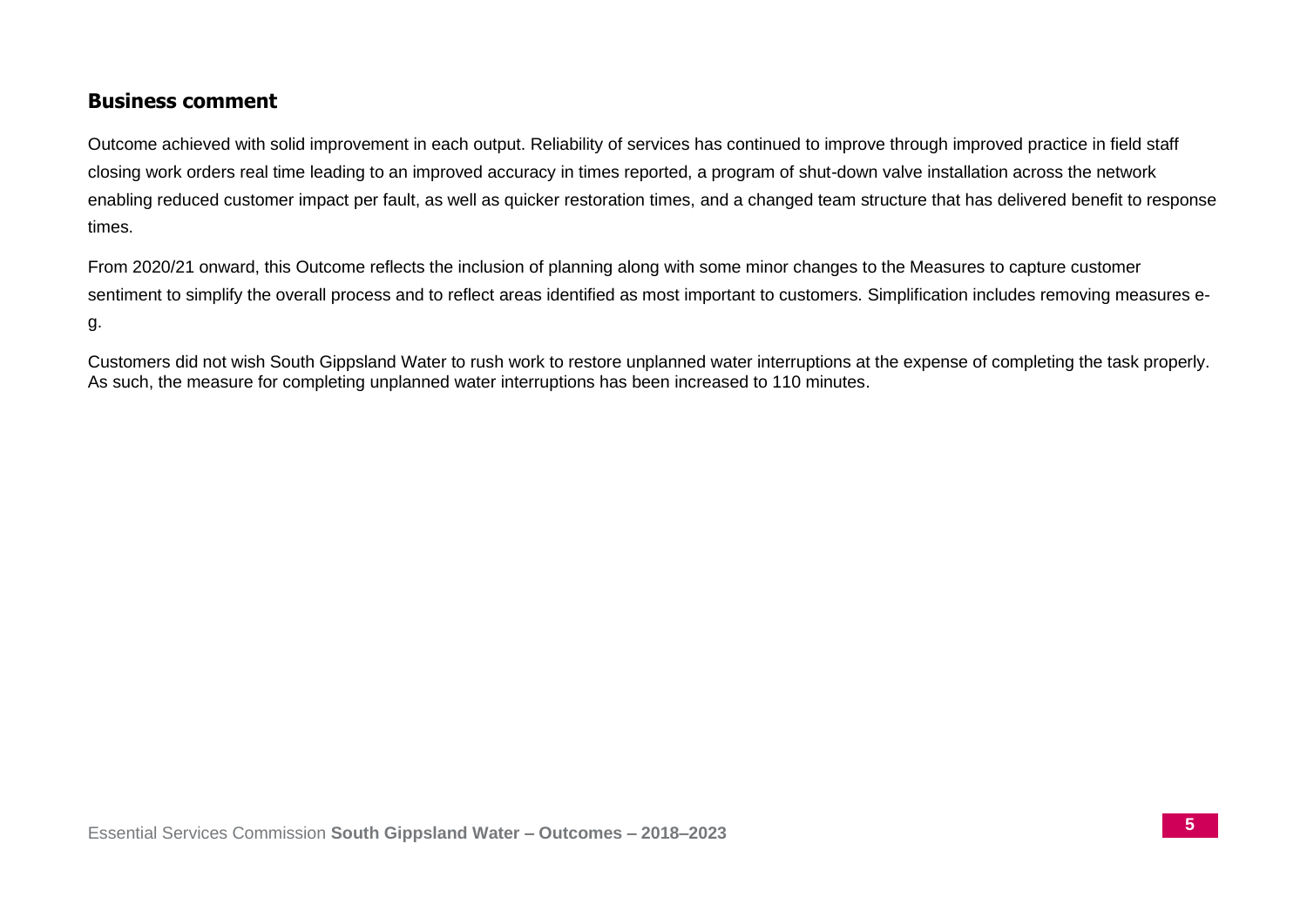## **Outcome 3: Provide safe, clean drinking water for the benefit of our customers and communities**

| <b>Output</b>                                                           | <b>Unit</b>   |               | 16-17          | $17 - 18$   | $18-19$     | $19 - 20$   | $\vert$ 20-21 | $ 21-22 $   | $ 22 - 23 $ |
|-------------------------------------------------------------------------|---------------|---------------|----------------|-------------|-------------|-------------|---------------|-------------|-------------|
| a Number of Safe Drinking Water Regulations non-                        | <b>Number</b> | Target        | $\overline{0}$ | 0           | 0           | $\mathbf 0$ | 0             | 0           | 0           |
| compliance incidents                                                    |               | <b>Actual</b> | $\bf{0}$       | $\bf{0}$    | 1           | 0           | 0             |             |             |
| b Customers who prefer to drink our tap water,                          | Percentage    | Target        | $\geq 88\%$    | $\geq 88\%$ | $\geq 88\%$ | $\geq 88\%$ | $\geq 88\%$   | $\geq 88\%$ | $\geq 88\%$ |
| including filtered (identified via the Customer<br>Satisfaction Survey) |               | <b>Actual</b> | 90%            | 93%         | 93%         | 91%         | 91%           |             |             |

Overall Outcome 3 performance for the regulatory period:

#### **Business comment**

Outcome achieved. South Gippsland Water has achieved the measures associated with the provision of safe, clean drinking water to customers across the region. Recognised as an area that is important to customers, South Gippsland Water will continue investment into water quality via projects included in its Price Submission. Preference for drinking water has remained relatively stable with 66% drinking tap water, 25% filtered and 9% bottled.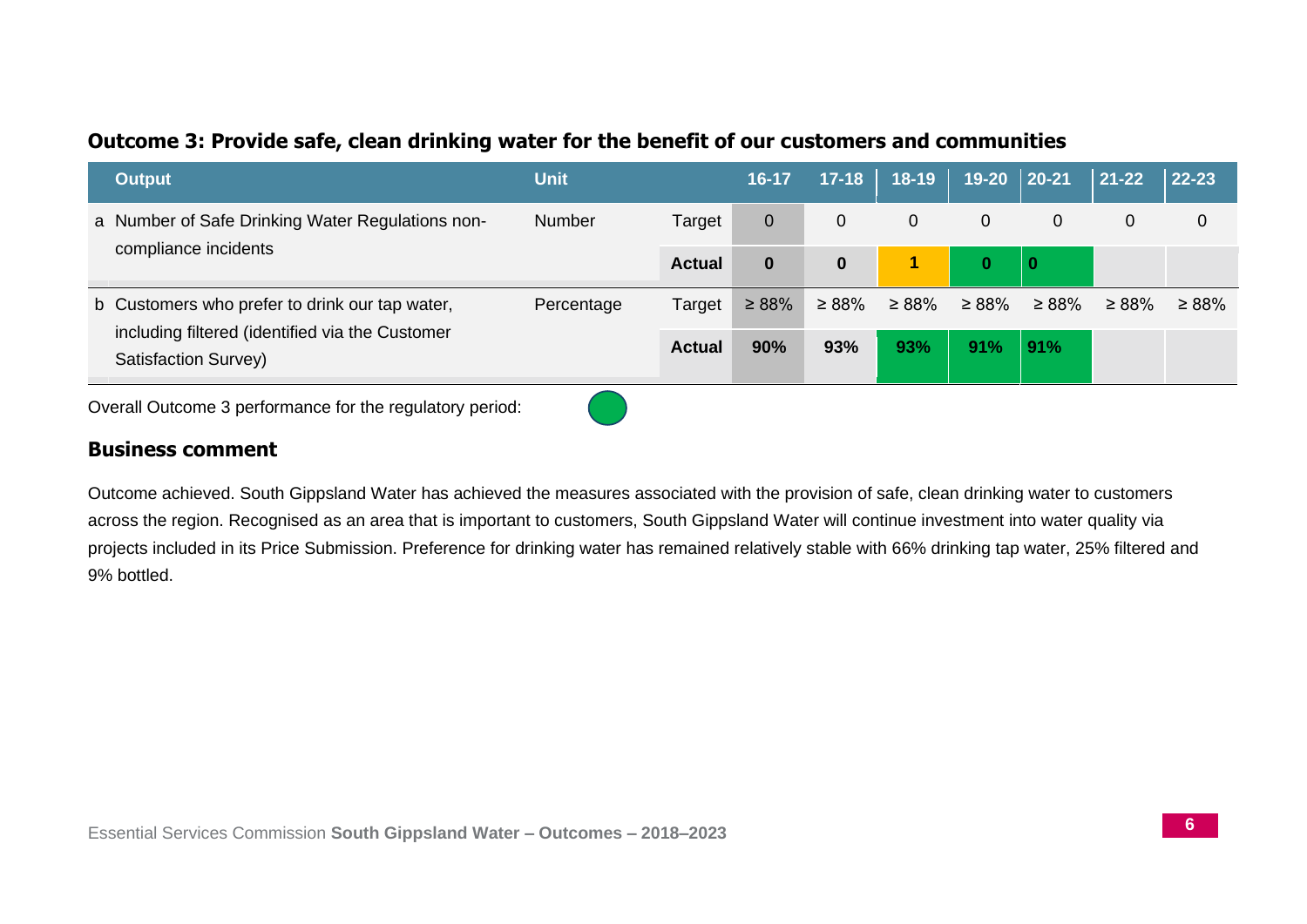## **Outcome 4: Provide a safe wastewater service that contributes to the health and liveability of our communities and environment**

|   | <b>Output</b>                                            | <b>Unit</b>   |               | $16 - 17$        |   |          | 17-18   18-19   19-20 | $ 20-21 $ | $\begin{array}{c} \hline 21-22 \end{array}$ | $ 22 - 23 $ |
|---|----------------------------------------------------------|---------------|---------------|------------------|---|----------|-----------------------|-----------|---------------------------------------------|-------------|
| a | EPA licence enforcement actions per year                 | <b>Number</b> | Target        | $\overline{0}$   | 0 | $\Omega$ |                       |           | 0                                           | 0           |
|   |                                                          |               | <b>Actual</b> | $\boldsymbol{0}$ |   |          |                       |           |                                             |             |
|   | Overall Outcome 4 performance for the regulatory period: |               |               |                  |   |          |                       |           |                                             |             |

#### **Business comment**

Outcome not achieved. South Gippsland Water received one EPA licence enforcement action notice over the period. The breach was associated with a period of discharge of non-compliant wastewater to the Foster Creek at the Korumburra Wastewater Treatment Plan arising from high concentration industrial waste critically impacting plant operations.

South Gippsland Water is underway with several programs described in the 2020 Price Submission to augment "at risk" wastewater systems in preparation for future high rainfall events and increased population and industry growth.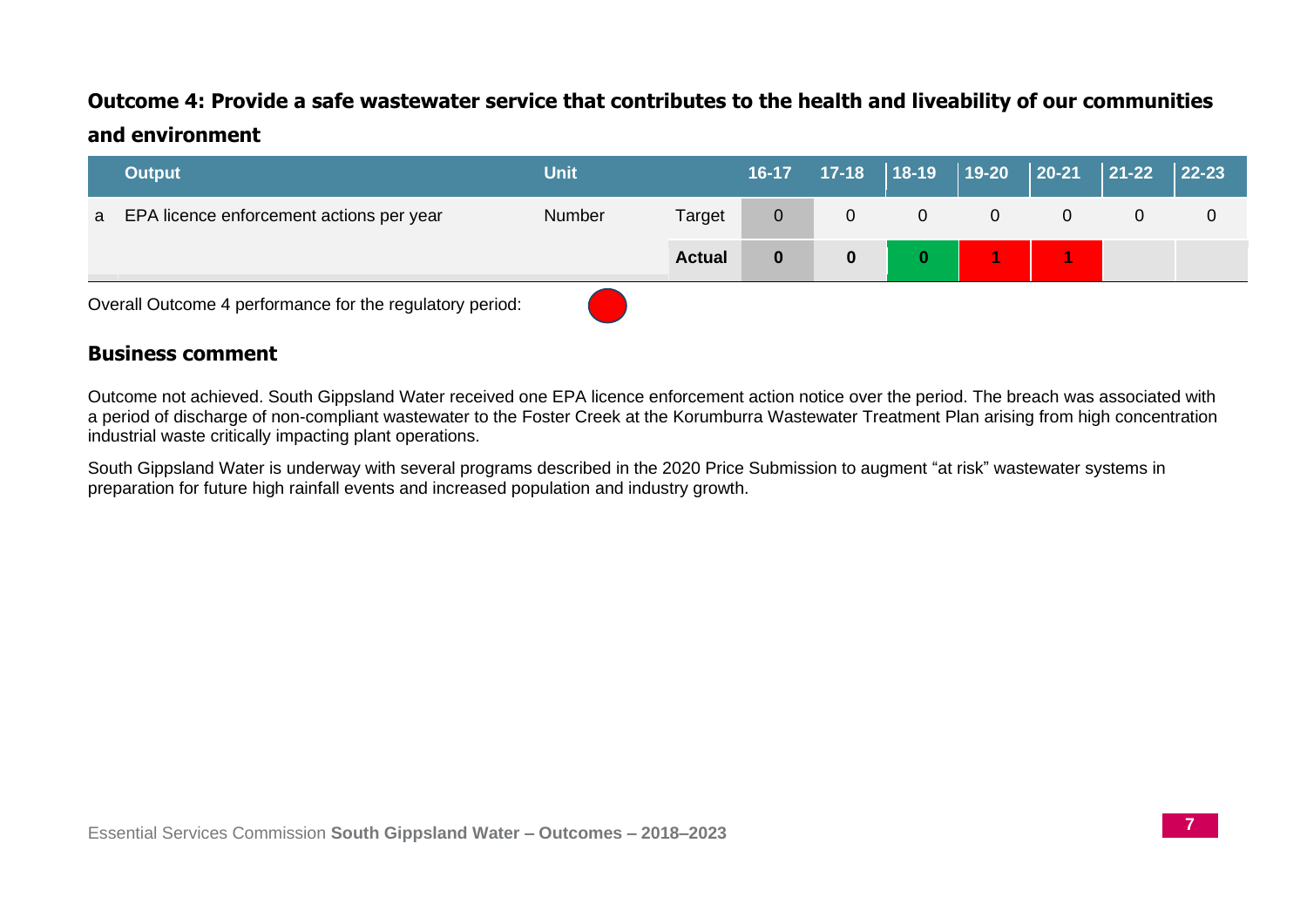## **Outcome 5: Be environmentally responsible, sustainable and adapt to a future impacted by climate variability**

|   | <b>Output</b>                                                | <b>Unit</b>              |               | $16-17$    | $17 - 18$  | $ 18-19 $  | 19-20      | $ 20-21 $  | $\vert$ 21-22 | $ 22 - 23 $ |
|---|--------------------------------------------------------------|--------------------------|---------------|------------|------------|------------|------------|------------|---------------|-------------|
| a | Reduction of CO <sub>2</sub> emissions resulting from energy | Tonnes CO <sub>2</sub> e | Target        | <b>NA</b>  | <b>NA</b>  | 30         | 120        | 750        | 1,500         | 2,200       |
|   | renewable projects (cumulative)                              | per annum                | <b>Actual</b> | <b>NA</b>  | <b>NA</b>  | 60         | 144        | 218        |               |             |
| b | Average household water consumption                          | Kilolitres per           | Target        | $\leq 125$ | $\leq 125$ | $\leq 125$ | $\leq 125$ | $\leq 125$ | $\leq 125$    | $\leq 125$  |
|   |                                                              | annum                    | <b>Actual</b> | 120        | 118        | 120        | 121        | 118        |               |             |
|   |                                                              |                          |               |            |            |            |            |            |               |             |

Overall Outcome 5 performance for the regulatory period:

#### **Business comment**

CO2 emission reduction calculation includes a number of variable factors including the electricity grid emission factor (kgCO2e/kWh) dropping from 1.02 to 0.98. Four solar systems were installed in 20/21 but were not commissioned at the time of reporting. It is expected these systems will be commissioned early 21/22 which will greatly increase the amount of CO2e saved. Household water consumption dropped this year, consistent with high rainfall and some business sectors experiencing reduced demand in response to COVID-19 restrictions.